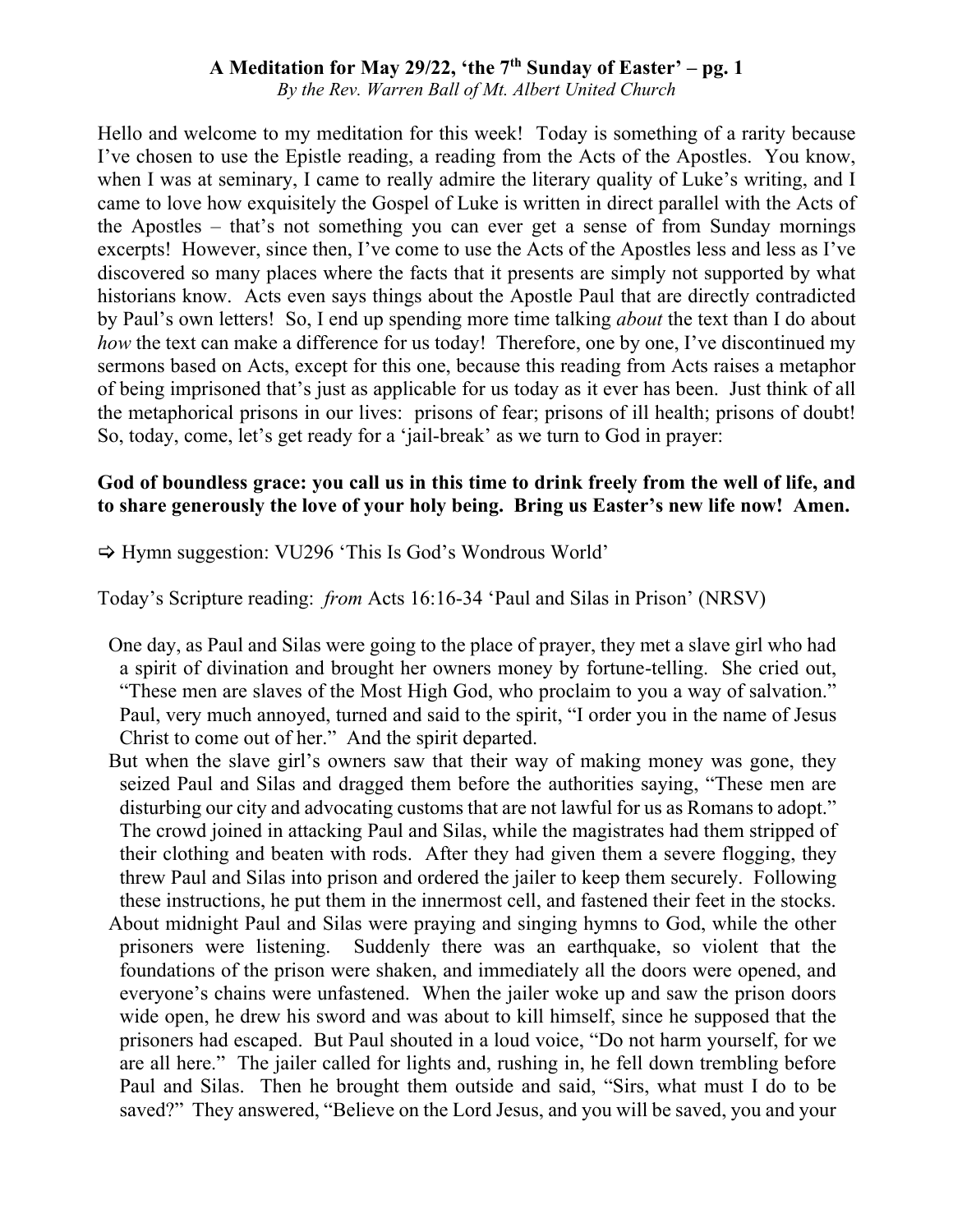*By the Rev. Warren Ball of Mt. Albert United Church*

household." Paul and Silas spoke the word of the Lord to him and to all who were in his house. At the same hour of the night, he took them and washed their wounds. Then the jailer and his entire family were baptized without delay. He brought them up into the house and set food before Paul and Silas, as he, and his entire household, rejoiced that they had become believers in God."

#### Sermon: **'Jail Break!'**

*Eternal God: come now into our midst; help us to remove all that we've placed between us and you so that we may see you more clearly, and learn how to follow you more nearly, amen!*

If we had 100 people in this room who proportionately represented our global population then, according to Google statistics, we'd have fifty-two women and forty-eight men. Eight of those people would come from Africa, twenty-one from Europe, only fourteen from both North and South America combined, and fifty-seven would be from Asia. Thirty of those people would be Caucasian, seventy would be non-Caucasian. Seventy would be totally illiterate (couldn't read or write), while only one would have a college level education. Six of those people would own 59% of the world's wealth, all of those being North American. Fifty of those people would be suffering from malnutrition. Eighty would live in housing that is inadequate according to United Nations standards. Thirty would have a Christian affiliation while seventy would be non-Christian.

You know, in light of those numbers, we might wonder what the heck ever happened to Christianity. I ask that because, although the  $20<sup>th</sup>$  Century dawned as The Christian Century (that was a widely-used phrase back then!), it ended with unprecedented scepticism about all organized religion. I ask, what on earth happened to Christianity, because many (or most!) Christian churches, across all denominations, have experienced huge declines in their membership rolls. Many of those churches struggle to stay open. Many more, sad to say, have had to close. Christianity used to claim that it could, and would, solve all the world's problems, yet it has failed miserably in that regard, has it not? Today, we could well ask, has our Easter hope been thrown into jail, just as Paul and Silas were once thrown into jail?

Well, remember what happened in today's readings from The Acts of the Apostles? It all started when Paul gets upset with a slave-girl who is said to have a spirit of divination. Well, she's being used by her owners to make money telling fortunes. That gets Paul annoyed, and he casts the spirit out of that slave-girl. Yet, once she's lost her fortune-telling abilities, the slave girl's owners stood to lose money! So it is that Paul and Silas are arrested, beaten and thrown into a dark, slimy, smelly prison cell – that's where Christianity ends up shortly after it's brought to Philippi. Kind of bleak, isn't it? It's like the story in a rural newspaper that read, "Four-seat airplane crashes in township cemetery, rescue efforts continue around the clock, so far, 854 bodies have been recovered." Bleak indeed!

Do you remember, though, what happens next to Paul and Silas? At midnight, in the very darkest hour of their dark situation, they're doing something that's totally bizarre: they are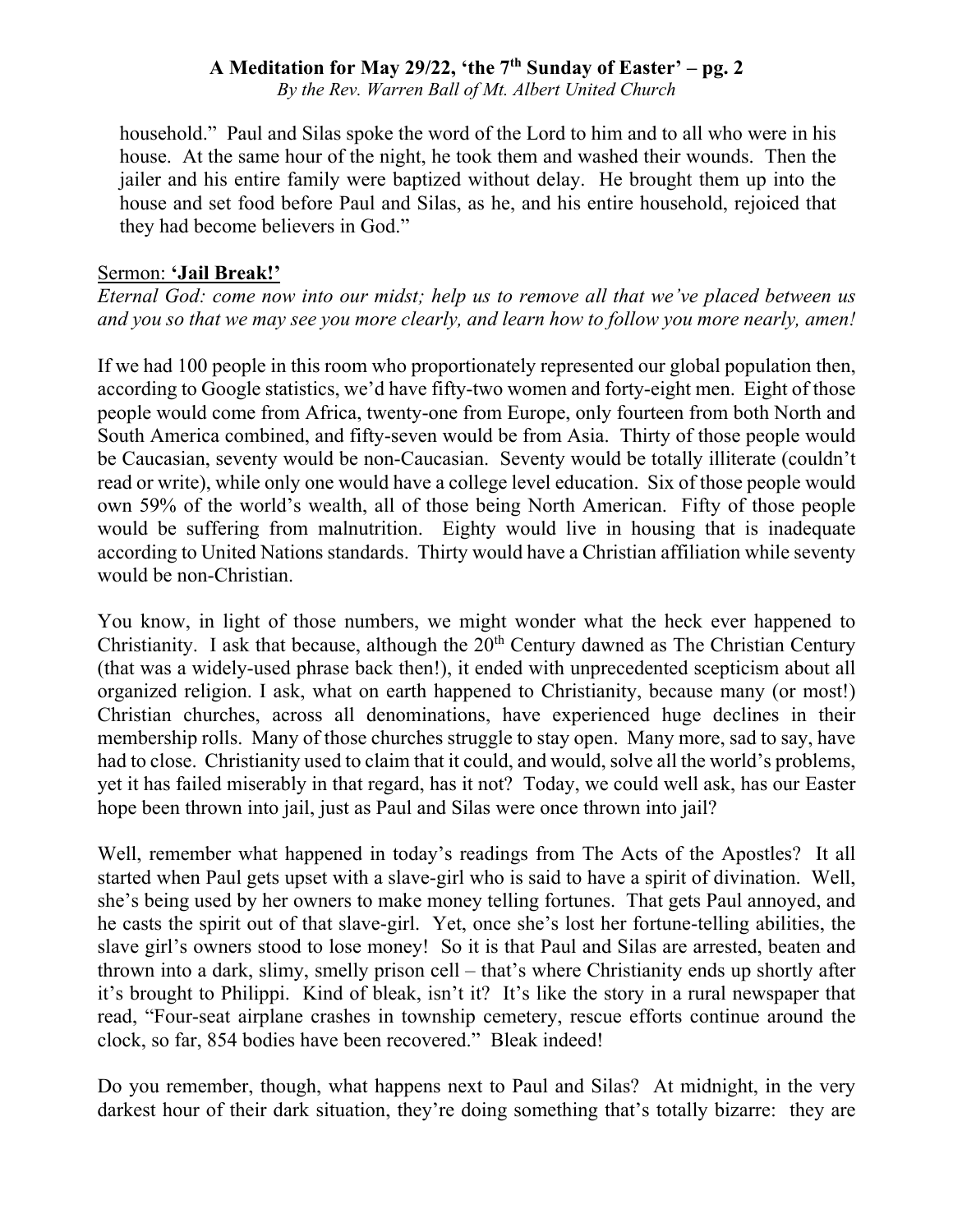*By the Rev. Warren Ball of Mt. Albert United Church*

praying and singing hymns of praise to God! Now isn't that incredible? Given everything that had happened to them, how do you suppose Paul and Silas could have managed to praise God at a time like that? Isn't it true that we tend to think of worship as something that costs us? It costs us time to come here. It costs us money when we make our offering. However, imagine worship as something that actually gives – worship can give energy; worship can give direction and hope!

That when the scene in that prison cell gets even wilder, for an earthquake strikes that jailhouse like a giant fist. Now if earthquakes can snap our modern, steel-clad buildings like matchsticks, what do you suppose they did to buildings in the ancient world? Those thin walls of mud and straw would have buckled, the heavy wooden doors would have fallen from their crude timber frames, and the coarse iron chains that bound the prisoners would have fallen from their brackets. In one earth-bending moment, Paul and Silas are freed – they can just walk away! Indeed, that's precisely what their Roman guard assumes they had done for, in good Roman tradition, he was going to kill himself rather than face the shame of having lost his prisoners!

But Paul and Silas didn't run away. No, life in God's Spirit isn't simply about following our own wishes. No, real freedom isn't about doing what we please as much as it's about enabling the work of love. God's freedom is not a 'happily-ever-after magic' that whitewashes everything in our lives. Remember the post-Easter Jesus – his body still bore the marks of Good Friday! No, spirituality isn't a feel-good placebo, but it is about moving towards fullness, no matter who we are, or what we've done; no matter what we're able (or not able!) to do. When we move towards fullness of life, that's when we'll find 'jail breaks' all around us. Jailbreaks where we can break out from under whatever is causing us fear. Jailbreaks where we can break through whatever seems to be holding us back. Jailbreaks where we can break into a whole new sense of peace, the peace that passes all understanding!

Look, let's use our imaginations and go on a journey! Let's close our eyes and imagine, let's imagine that we're standing in an open field on a stormy summer day. There are huge black clouds over our heads. Oh, my; this is scary! There's hail and rain and lightning all around – this storm is all that we can see! Now let's imagine rising up to about 10,000 feet. (Are you with me?). Up here, the dark thunder clouds are still around us, but they're not all that we can see. Look, there's a patch of beautiful blue just over there, on our horizon! Now's let go up to about 50,000 feet above the earth. Now we can see that, although very dark and intense, that storm that we were in the midst of is really quite localized down below and, not too far away, the sun is shining, shining magnificently! Now let's go up to about 100,000 above the earth. Now we're on the verge of outer space, now we're able to see the grand sweep of continents and the rounded contour of Mother Earth. From up here, we can actually see that the sun's rays are embracing the entire earth, even the small part where we started!

Well, so, too, the light from God's Easter miracle is always shining on us, whether we see it or not. So, too, we may choose to turn from that light, but it's still there, embracing each and